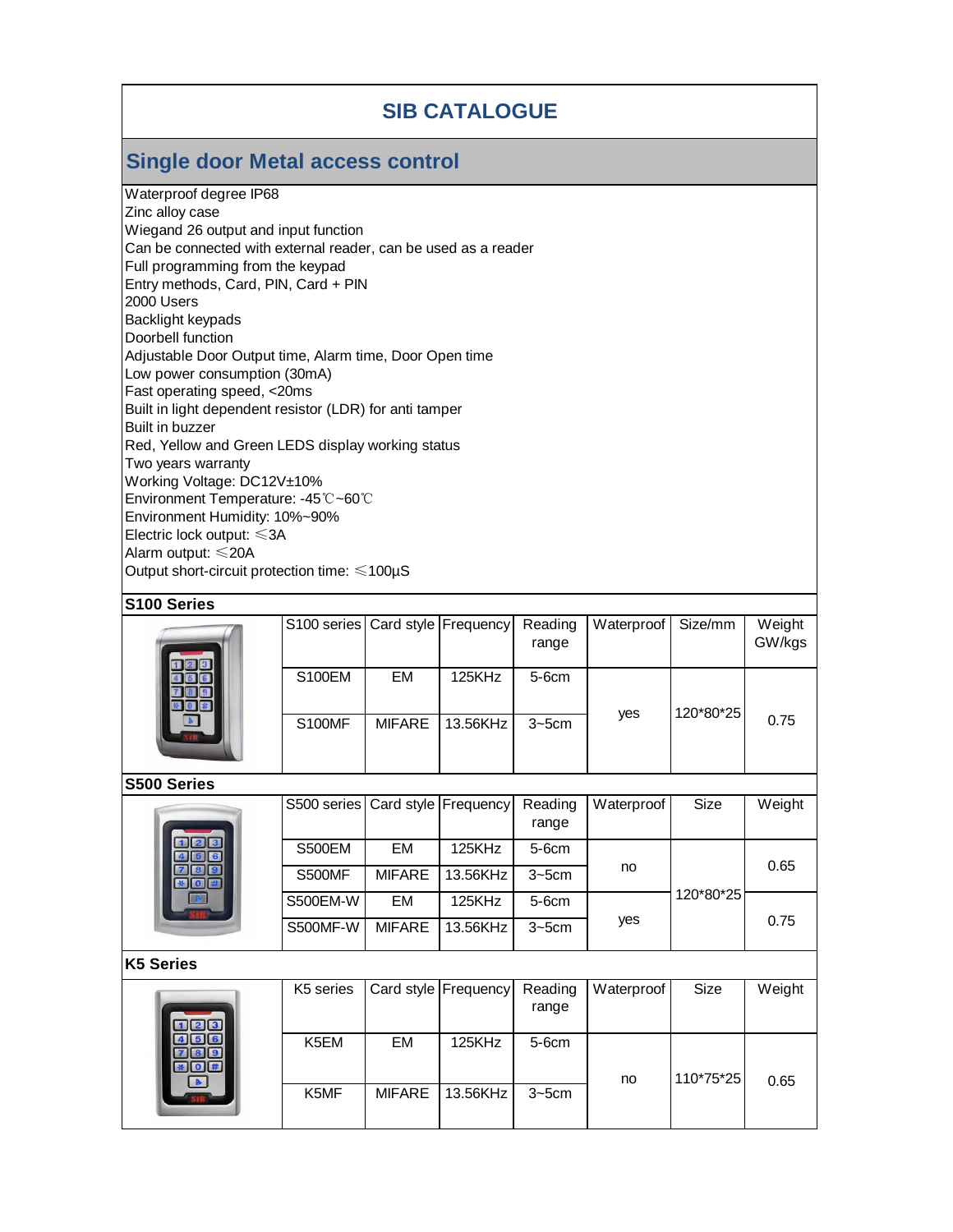| S600 Series                                                               |                       |               |                      |                  |            |            |        |  |  |
|---------------------------------------------------------------------------|-----------------------|---------------|----------------------|------------------|------------|------------|--------|--|--|
|                                                                           | <b>S600</b><br>series |               | Card style Frequency | Reading<br>range | Waterproof | Size       | Weight |  |  |
| $\overline{2}$<br>3 4                                                     | S600EM                | EM            | 125KHz               | 5-6cm            | no         |            | 0.45   |  |  |
| 5 6<br>78<br>90                                                           | <b>S600MF</b>         | <b>MIFARE</b> | 13.56KHz             | $3 - 5$ cm       |            |            |        |  |  |
| $\mathbf{H}$                                                              | <b>S600EM-W</b>       | EM            | 125KHz               | 5-6cm            |            | 120*56*18  | 0.5    |  |  |
|                                                                           | S600MF-W              | <b>MIFARE</b> | 13.56KHz             | $3 - 5$ cm       | yes        |            |        |  |  |
| K8 series                                                                 |                       |               |                      |                  |            |            |        |  |  |
|                                                                           | K8 series             |               | Card style Frequency | Reading<br>range | Waterproof | Size       | Weight |  |  |
|                                                                           | K8EM                  | EM            | 125Khz               | 5-6cm            |            |            |        |  |  |
|                                                                           | K8MF                  | <b>Mifare</b> | 13.56Mhz             | $3 - 5$ cm       | no         | 118*78*25  | 0.65   |  |  |
|                                                                           | K8EM-W                | EM            | 125Khz               | 5-6cm            |            |            |        |  |  |
|                                                                           | K8MF-W                | Mifare        | 13.56Mhz             | $3 - 5$ cm       | yes        |            | 0.75   |  |  |
| K6 series                                                                 |                       |               |                      |                  |            |            |        |  |  |
|                                                                           | K6 series             |               | Card style Frequency | Reading<br>range | Waterproof | Size       | Weight |  |  |
|                                                                           | K6EM                  | EM            | 125Khz               | 5-6cm            | no         | 86*86*23   | 0.65   |  |  |
|                                                                           | K6EM-W                |               |                      |                  | yes        |            | 0.75   |  |  |
| S208 series                                                               |                       |               |                      |                  |            |            |        |  |  |
|                                                                           | S208 series           |               | Card style Frequency | Reading<br>range | Waterproof | Size       | Weight |  |  |
| $\bullet$<br><b>Call</b><br><b>OO</b><br>Ø<br><b>CELE</b><br>$\mathbf{a}$ | <b>S208EM</b>         | EM            | 125KHz               | 5-6cm            |            |            |        |  |  |
| <b>STAL ACCESS KEYPA</b>                                                  | <b>S208MF</b>         | <b>MIFARE</b> | 13.56KHz             | $3 - 5$ cm       | no         | 120*115*20 | 0.29   |  |  |
|                                                                           |                       |               |                      |                  |            |            |        |  |  |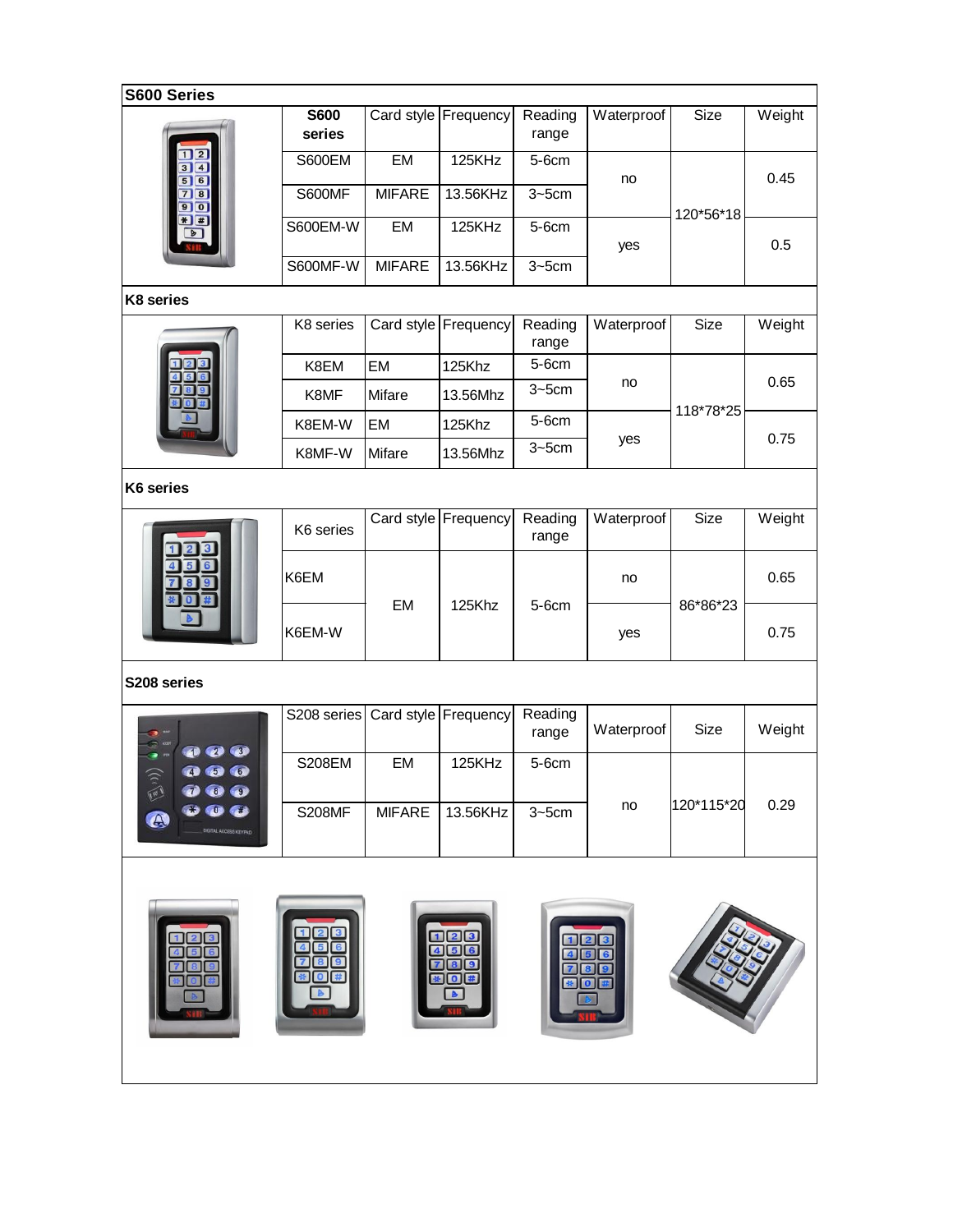## **Standalone reader**

They are standalone access control without keypad(standalone reader) With one relay, 10000 users, waterproof, zinc alloy case M2EM read EM card, M2EH read EM+HID cards Add user through remote control/master cards 115\*56\*22mm 0.6KGS 5 working modes, Two units for single door Two units interlocked for two doors Anti-passback for Single door Anti-passback for two doors Reader mode Working Voltage: DC12V±10% Waterproof degree: IP68 Environment Temperature: -45~60 degrees centigrade Environment Humidity: 10%~90%

Electric lock output: ≤3A Alarm output: ≤20A

Output short-circuit protection time: ≤100µS

Open-door time: 0~99 seconds (adjustable)

With Anti-theft alarm output for external alarm device

With bult-in-anti-theft equipments

Support enrolling cards continuously Waterproof design for outdoor use

Lower power: static current less than 30mA

Short-circuit protect: when relay or alarm output short circuit, it will shut up in 100µS

#### **M2 series**

| 0:0:0<br>$\begin{array}{c} 0.00 \\ 0.00 \\ \hline 0.00 \end{array}$ | M <sub>2</sub> series |           |        | Card style Frequency eading rang | Waterproof | Size      | Weight |
|---------------------------------------------------------------------|-----------------------|-----------|--------|----------------------------------|------------|-----------|--------|
|                                                                     | M2EM                  | <b>EM</b> | 125KHz | 5-6cm                            | yes        | 115*56*22 | 0.6    |
|                                                                     | M2EH                  | EM&HID    |        |                                  |            |           |        |
|                                                                     |                       |           |        |                                  |            |           |        |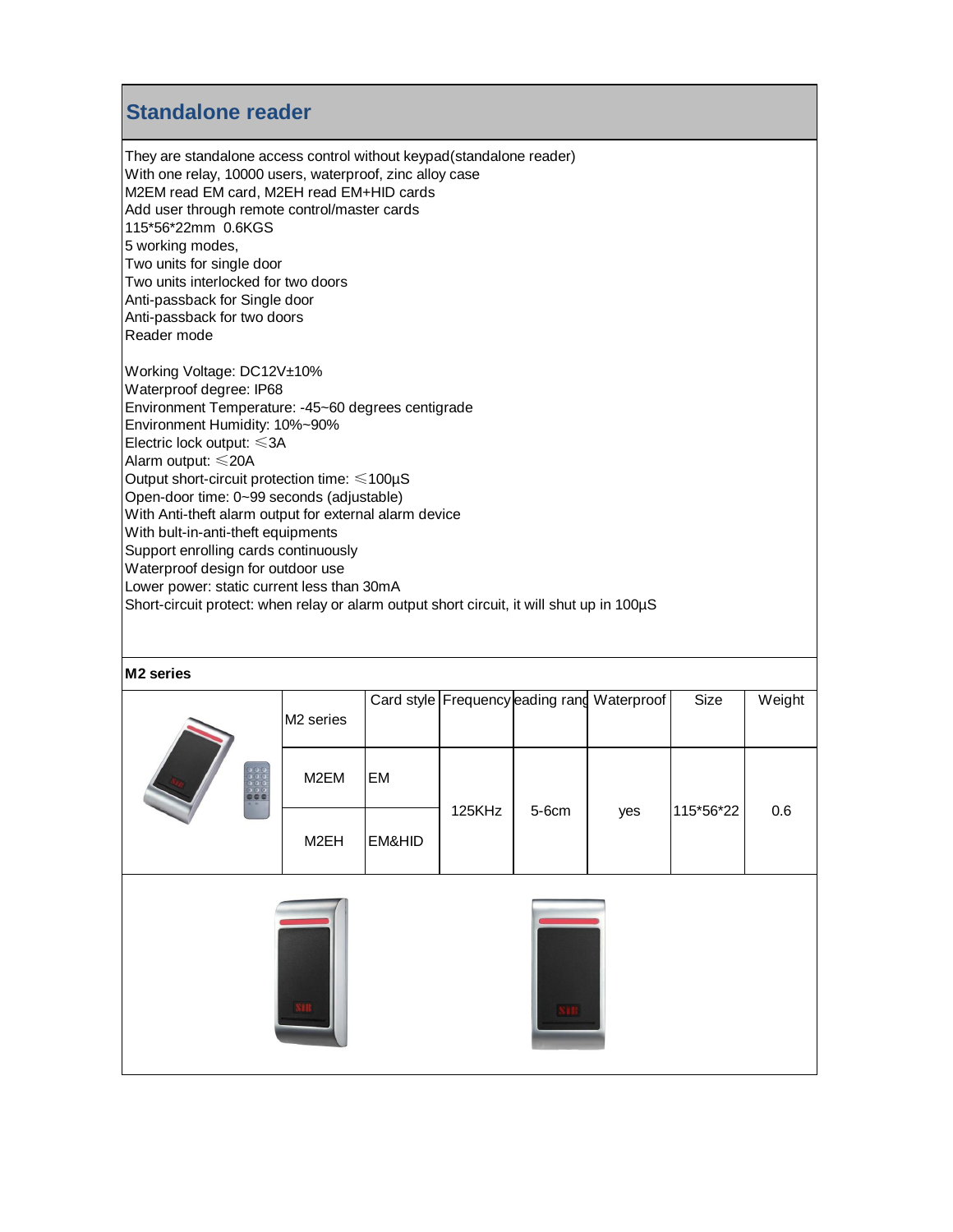# **Double Relays access control keypad**

| Double relays standalone keypads, CC1 series           |                                                                                           |
|--------------------------------------------------------|-------------------------------------------------------------------------------------------|
| Read EM+HID, EM, MIFARE+CPU                            |                                                                                           |
| They have 7 working modes,                             |                                                                                           |
| 1. Wiegand Reader,                                     |                                                                                           |
| 2.Standalone for single door,                          |                                                                                           |
| 3.standalone for two doors,                            |                                                                                           |
| 4. with external reader for two doors                  |                                                                                           |
| 5.two units interlocked for two doors,                 |                                                                                           |
| 6.Anti-passback for single door,                       |                                                                                           |
| 7.Anti-passback for two door.                          |                                                                                           |
|                                                        | Better design, LED, backlit, sound can be set to ON, OFF, AUTO.                           |
| 145*58*22mm 0.75KGS                                    |                                                                                           |
| Working Voltage: DC12V±10%                             |                                                                                           |
| Waterproof degree: IP68                                |                                                                                           |
|                                                        | Environment Temperature: -45~60 degrees centigrade                                        |
| Environment Humidity: 10%~90%                          |                                                                                           |
| Electric lock output: $\leq 3A$                        |                                                                                           |
| Alarm output: ≤20A                                     |                                                                                           |
| Output short-circuit protection time: $\leq 100 \mu S$ |                                                                                           |
| Open-door time: 0~99 seconds (adjustable)              |                                                                                           |
|                                                        | With Anti-theft alarm output for external alarm device                                    |
| With bult-in-anti-theft equipments                     |                                                                                           |
| Support enrolling cards continuously                   |                                                                                           |
|                                                        | Perfect design, with backlight and fashion silver finish                                  |
| Waterproof design for outdoor use                      |                                                                                           |
|                                                        | Strong standalone function device, can be used as WG26reader alone                        |
| Capacity: 2000 user's cards, 2000 codes                |                                                                                           |
| Access ways: cards, code, card + code                  |                                                                                           |
| Lower power: static current less than 30mA             |                                                                                           |
| Users can reset private passwords                      |                                                                                           |
|                                                        | Short-circuit protect: when relay or alarm output short circuit, it will shut up in 100µS |
|                                                        |                                                                                           |
| <b>CC1 series</b>                                      |                                                                                           |
|                                                        | CC1 series   Card style   Frequency   Reading                                             |
|                                                        |                                                                                           |

| <b>SHE</b><br>11 8 9<br>8 9 9 9                                                        | CC1 series |                       | Card style Frequency | Reading<br>range | Waterproof                                                             | Size      | Weight |
|----------------------------------------------------------------------------------------|------------|-----------------------|----------------------|------------------|------------------------------------------------------------------------|-----------|--------|
| 00                                                                                     | CC1EM      | EM                    | 125KHz               | 5-6cm            |                                                                        |           |        |
| <b>EXI KGI</b><br><b>IV</b>                                                            | CC1EH      | EM+HID                | 125KHz               | 5-6cm            | yes                                                                    | 145*58*22 | 0.75   |
|                                                                                        | CC1CM      | CPU+<br><b>MIFARE</b> | 13.56MHz             | $3 - 5$ cm       |                                                                        |           |        |
| <b>SIR</b><br>$\blacksquare$<br><b>B B</b><br>56<br><b>ZD</b><br>90<br>歌歌<br>$\bullet$ |            |                       | <b>BB</b>            |                  | $\blacksquare$<br>3 <sup>14</sup><br>56<br>78<br>90<br>大臣<br>$\bullet$ |           |        |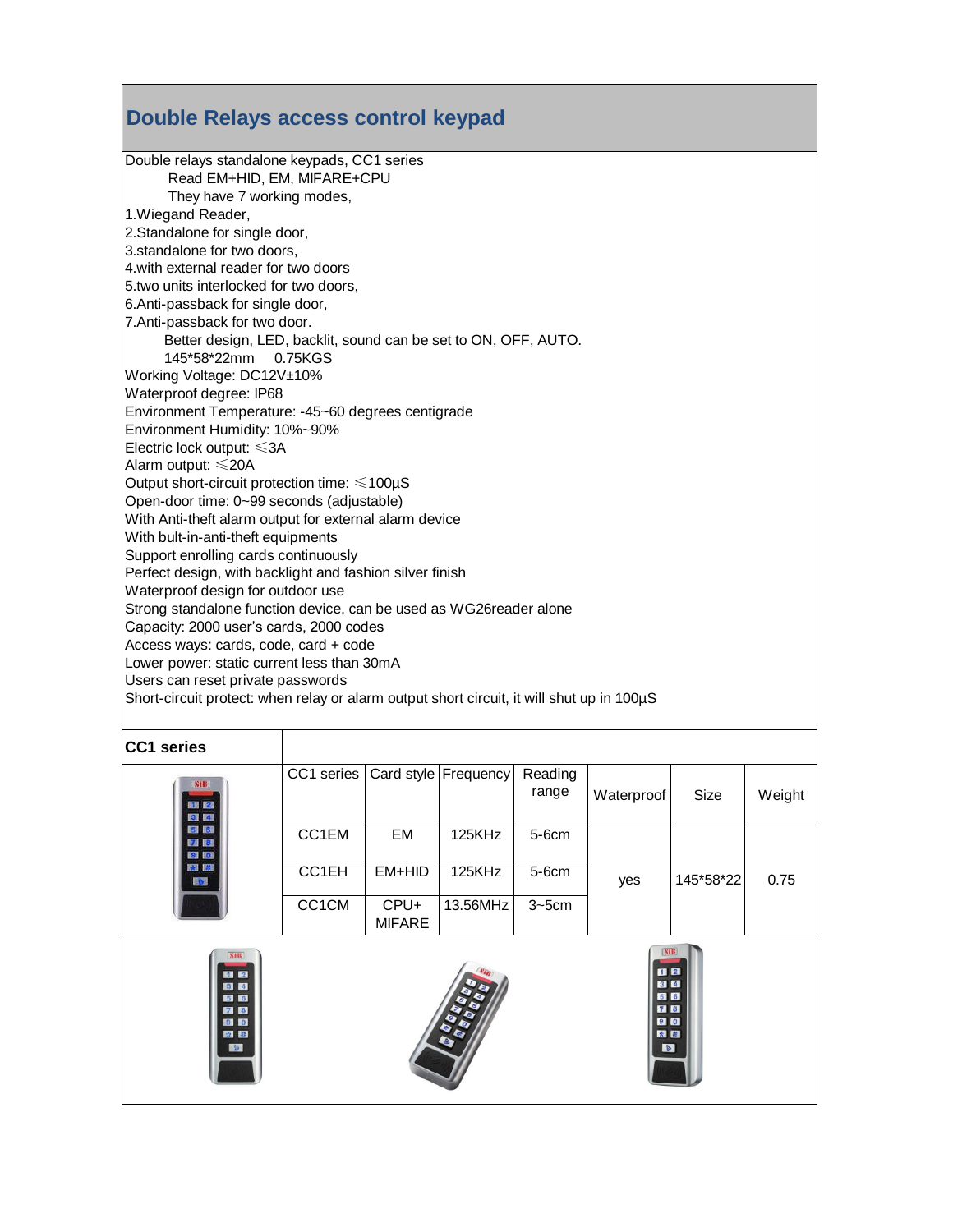## **RFID access reader**

Operating Voltage: 9-16V DC Communication Distance: 100M Idle Current: <80mA Operating Temperature: -45~60 degrees centigrade Operating Humidity: 10%- 90% RH Waterproof Degree: IP68 Wiegand output, Wg26 or Wg34, RS485, RS232 optional Packing List: RFID reader×1pcs, user manual×1pcs, Screw driver×1pcs Rubber Plug×2pcs, Self tapping screws×2pcs

### **RF001 Series (Support PIN)**

|                                   | Model no        |               | Card style Frequency | Reading<br>range    | Waterproof       | Size                          | Weight    |  |
|-----------------------------------|-----------------|---------------|----------------------|---------------------|------------------|-------------------------------|-----------|--|
|                                   | <b>RF001E</b>   | EM            | 125KHz               | 5-6cm               |                  |                               |           |  |
|                                   | <b>RF001M</b>   | <b>MIFARE</b> | 13.56MHz             | $3 - 5$ cm          | yes              | 120*80*25                     | 0.75      |  |
| <b>RF008 Series (support PIN)</b> |                 |               |                      |                     |                  |                               |           |  |
|                                   | Model no        |               | Card style Frequency | Reading<br>range    | Waterproof       | Size                          | Weight    |  |
|                                   | RF008E-W        | EM            | 125KHz               | 5-6cm               | yes              |                               |           |  |
|                                   | <b>RF008M-W</b> | <b>MIFARE</b> | 13.56MHz             | $3-5cm$             |                  | 120*56*18                     | 0.5       |  |
|                                   | RF008H-W        | <b>HID</b>    | 125KHz               | 5-6cm               |                  |                               |           |  |
| <b>RF004 Series (support PIN)</b> |                 |               |                      |                     |                  |                               |           |  |
|                                   | Model no        |               | Card style Frequency | Reading<br>range    | Waterproof       | Size                          | Weight    |  |
|                                   | <b>RF004E</b>   | EM            | 125KHz               | 5-6cm               | yes              | 120*80*25                     | 0.75      |  |
|                                   | <b>RF004M</b>   | <b>MIFARE</b> | 13.56MHz             | $3-5cm$             |                  |                               |           |  |
| <b>RF002 Series</b>               |                 |               |                      |                     |                  |                               |           |  |
|                                   | Model no        | Card type     | Frequency            | Reading<br>distance | Output<br>format | Communi<br>cation<br>distance | Size      |  |
|                                   | <b>RF002E</b>   | EM            | 125KHz               | 5-6cm               | W26              | 100M                          |           |  |
|                                   | <b>RF002M</b>   | <b>MIFARE</b> | 13.56MHz             | $3 - 5$ cm          |                  |                               |           |  |
|                                   | <b>RF002H</b>   | <b>HID</b>    | 125KHz               | 5-6cm               |                  |                               | 110*50*18 |  |
|                                   | RF002-          | EM            | 125KHz               | 5-6cm               | <b>RS485</b>     | 1000M                         |           |  |
| SIB                               | RF002-          | <b>MIFARE</b> | 13.56MHz             | $3 - 5$ cm          |                  |                               |           |  |
| <b>RF003 Series</b>               |                 |               |                      |                     |                  |                               |           |  |